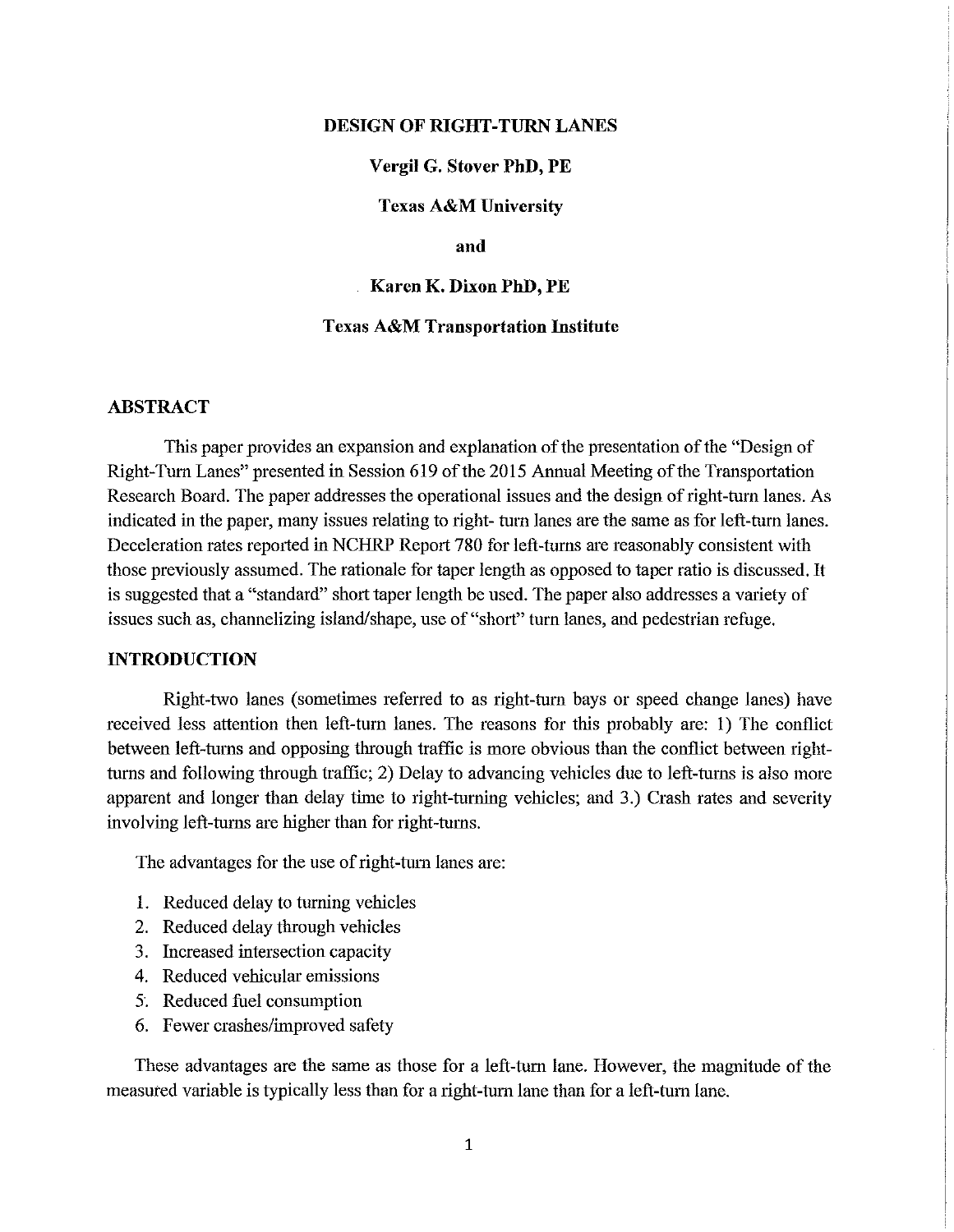#### **ELEMENTS OF A TURN LANE**

The elements (d<sub>1</sub>, d<sub>2</sub> & d<sub>3</sub>) shown in Exhibit 1 as the same for a left-turn lane and a right-turn lane. The essential difference in the treatment of the terminus of the tum lane. Whereas the issue with the design of a right-tum lane is the use, shape and design, of a channelizing island. The issue with a left-tum lane is the offset of opposing left-tum lanes of an intersection of the design of an opening in a non traversable median.

#### Distance  $d_1$

The distance traveled during a drivers perception  $-$  reaction time is a function of: 1.) the time the driver uses to identify an intersection and to decide upon the maneuver to be executed; and 2.) the speed of traffic on the approach to the intersection  $-$  not the maneuver (right-turns through, or left tum) to be executed.

The perception-reaction time is probably a function of driver experience (age) and familiarity with the section of roadway on which the driver is traveling. There is no reason to expect that the perception-reaction time (and hence the distance dl traveled) is different from right-tums and left-tums.

**The perception-reaction time includes the identification of the beginning of taper at which point the driver begins the lateral movement from the through lane into the turn**  lane.

## Distance d<sub>2</sub>

Distance  $d_2$  consists of the lateral maneuver from the through lane into the turn lane while decelerating to a stop before reaching the queue of stopped vehicles waiting in the turn lane. As shown in Exhibit 1, this distance consists of the following two components:  $d_{2a}$  the distance traveled while moving laterally from the through lane into the turn lane while decelerating (called "transition" distance in some manuals) and  $d_{2b}$  – the distance traveled while continuing to brake to a stop while steering straight-ahead. It may be anticipated that the deceleration rate while maneuvering from the through lane into the turn lane is less than the deceleration rate after the lateral movement into the tum lane has been completed and the driver is decelerating to a stop while steering straight-ahead. The rationale for this are: I) lateral movement while decelerating is a more complex maneuver than simply decelerating while steering straight-ahead, and 2) the deceleration rate increases as speed decreases.

### Distance  $d_3$

Distance  $d_3$  is the queue storage length. Nomographs and equations have been developed to provide estimates of storage length for left-tums and right-tums. Some agencies have included minimum queue storage requirement in their roadway design manual or access management manual.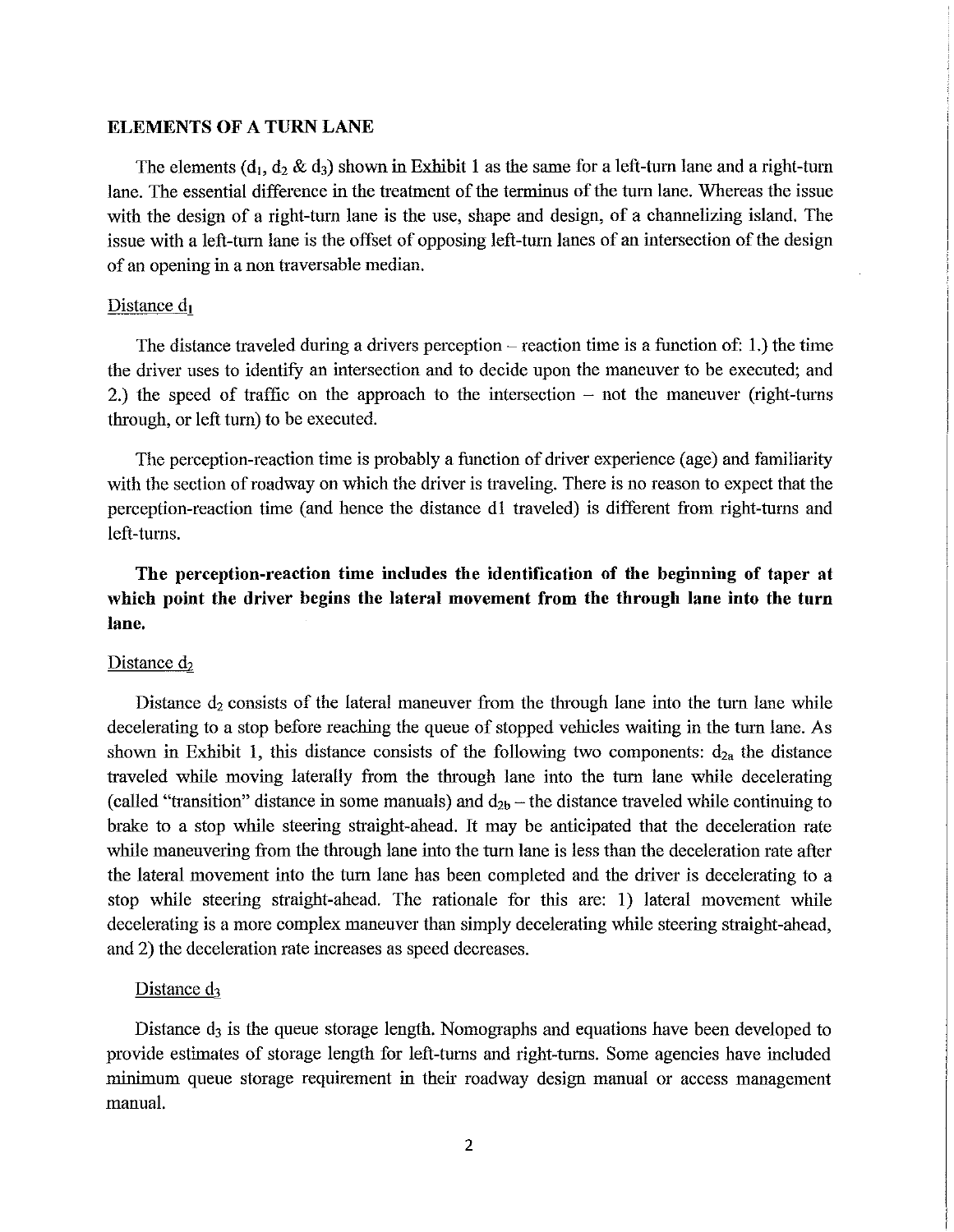

Where:

 $d_{2(a)}$  = Distance traveled while decelerating and transitioning from the through lane into the turn lane.

 $d_{2(b)}$ = Distance traveled under full deceleration and lane change maneuver.

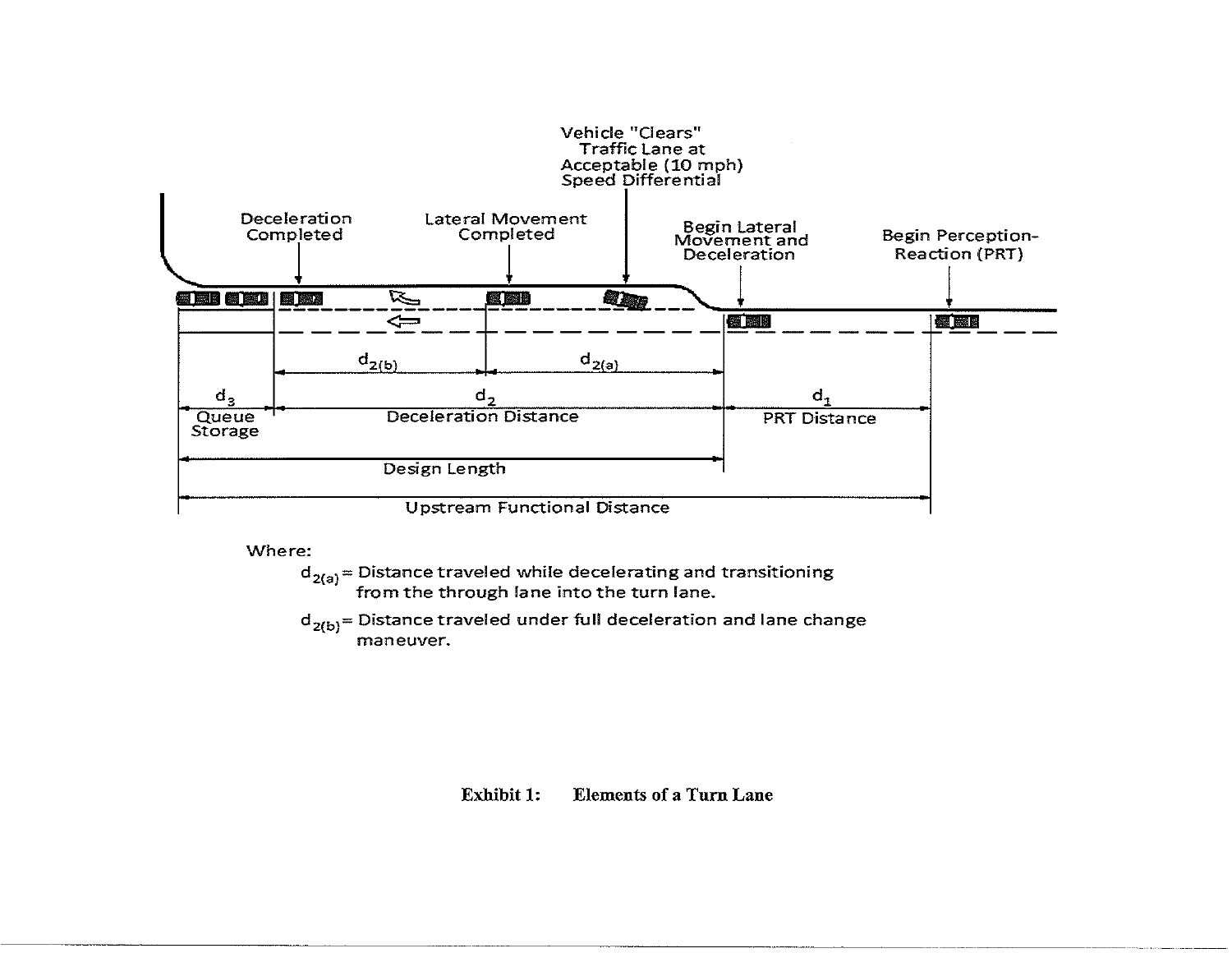Determination/estimation of queue storage length is distinct topic and is not addressed in this paper. It's suggested that readers interested in the topic access agency design manuals or the ITE text Transportation in Land Development or Google the subject.

#### Deceleration Distance

On roadways other than freeways, it is commonly assumed that: 1.) the maneuver from the through lane into the tum lane starts at the beginning of the taper; and 2.) the turning vehicle the through lane before decelerating more than 10 mph. As illustrated in Exhibit 1, this lateral enrolment consists of two elements:  $d_{2a}$  which is the distance traveled while moving laterally and decelerating, and  $d_{2b}$ , the distance to complete deceleration is a stop before reaching the end of the queue (distance  $d_3$ ).

Since moving literally while deceleration is a more capable maneuver than braking while turning straight-ahead, it is logical to assume that the deceleration route used in  $d_2a$  is less than that used in  $d_{2b}$ . (NCHRP Report 780 addresses this issue, and will be discussed later).

Research found that 85 % of drivers used an average deceleration rate of 6.0 fps<sup>2</sup> or greater; 50 % used a rate of 9.0 fps<sup>2</sup> or greater. In the conduct of NCHRP Project 3-13 (NCHRP Report 93) it was realized that the deceleration rate during distance  $d_{2a}$  should be less than that for distance  $d_{2b}$ . It was assumed that the deceleration during  $d_{2a}$  might be 1/2 to 2/3 of that driving distance  $d_{2b}$ . This suggest 6.0 fps<sup>2</sup> full deceleration while steering straight-ahead (a rate accepted by 85% of drivers) for distance  $d_{2b}$ ; and a deceleration of 3.0 fps to 4.0 fps<sup>2</sup> for distance  $d_{2a}$ .

Research from NCHRP Project 3-52 (NCHRP Report 420) suggested that deceleration rates may be higher than the 6.0 fps and 4.0 fps<sup>2</sup> previously assumed for  $d_{2b}$  and  $d_{2a}$  consequently an average of 5.8 fps<sup>2</sup> was used in the distance for  $d_{2a}$  and 6.7 fps<sup>2</sup> for distance  $d_{2b}$ . The 5.8 fps<sup>2</sup> deceleration rate while moving laterally from the through traffic lane to the turn lane was selected because a higher deceleration rate could be expected to result in a speed differential greater than 10 mph that is; the distance traveled longitudinally while decelerating to be less than the longitudinal distance traveled while moving laterally.

NCHRP Report 780 reported a two-stage deceleration of 4.2 fps<sup>2</sup> for distance  $d_{2a}$  and an average deceleration rate of  $6.5$  fps<sup>2</sup> for distance  $d_2$ . The resulting deceleration distances are given Exhibit 2; AASHTO Greenbook distances are also shown. Research conducted under NCHRP Project 03-102 (NCHRP Report 780) confirms that the deceleration distances previously proposed (Transportation and Land Development, AASHTO Greenbook) and used by some agencies reasonably reflect current traffic operations.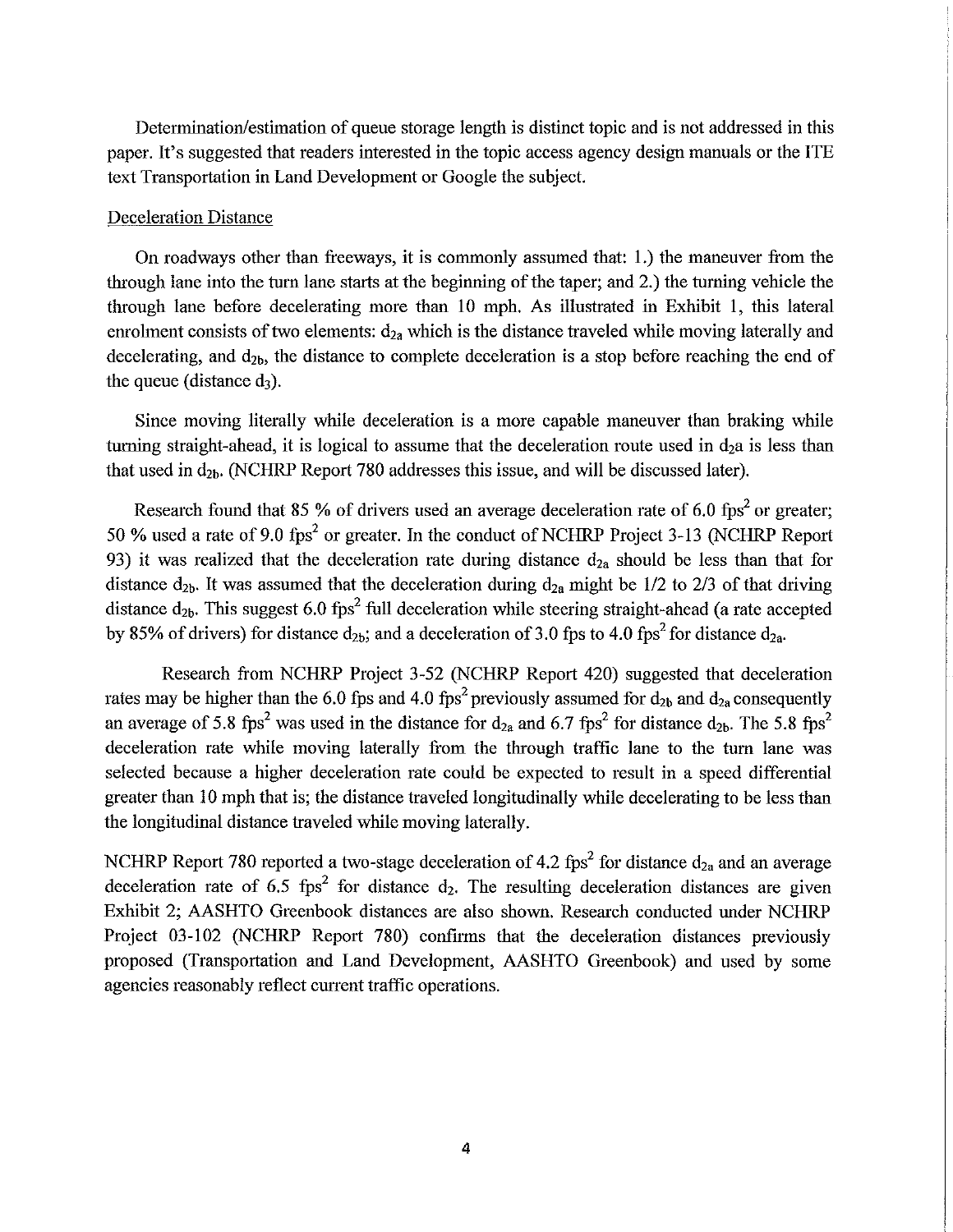# Exhibit 2: Compression of Deceleration Distances

|                | Two Stage    | Average      |         |
|----------------|--------------|--------------|---------|
| Speed<br>(mph) | Deceleration | Deceleration | Current |
| 20             | 95           | 70           | 70      |
| 30             | 195          | 150          | 160     |
|                |              |              |         |
| 40             | 330          | 265          | 275     |
| 50             | 500          | 415          | 425     |
|                |              |              |         |
| 60             | 700          | 600          | 605     |
| 70             | 930          | 815          | 820     |

# Deceleration Distance (d<sub>2</sub>)

- 1.) NCHRP Report 780; also, presentation by Marcus Brewwer and Kay Fitzpatrick, 2015 annual TRB meeting
- 2.)  $d_{2a} @ 4.2 \text{fps to } d_{2b} @ 6.5 \text{fps}^2$
- 3.) average deceleration for  $d_2 = 6.5$  fps<sup>2</sup>
- 4.) Transportation and Land Development
- 5.) AASHTO Greenbook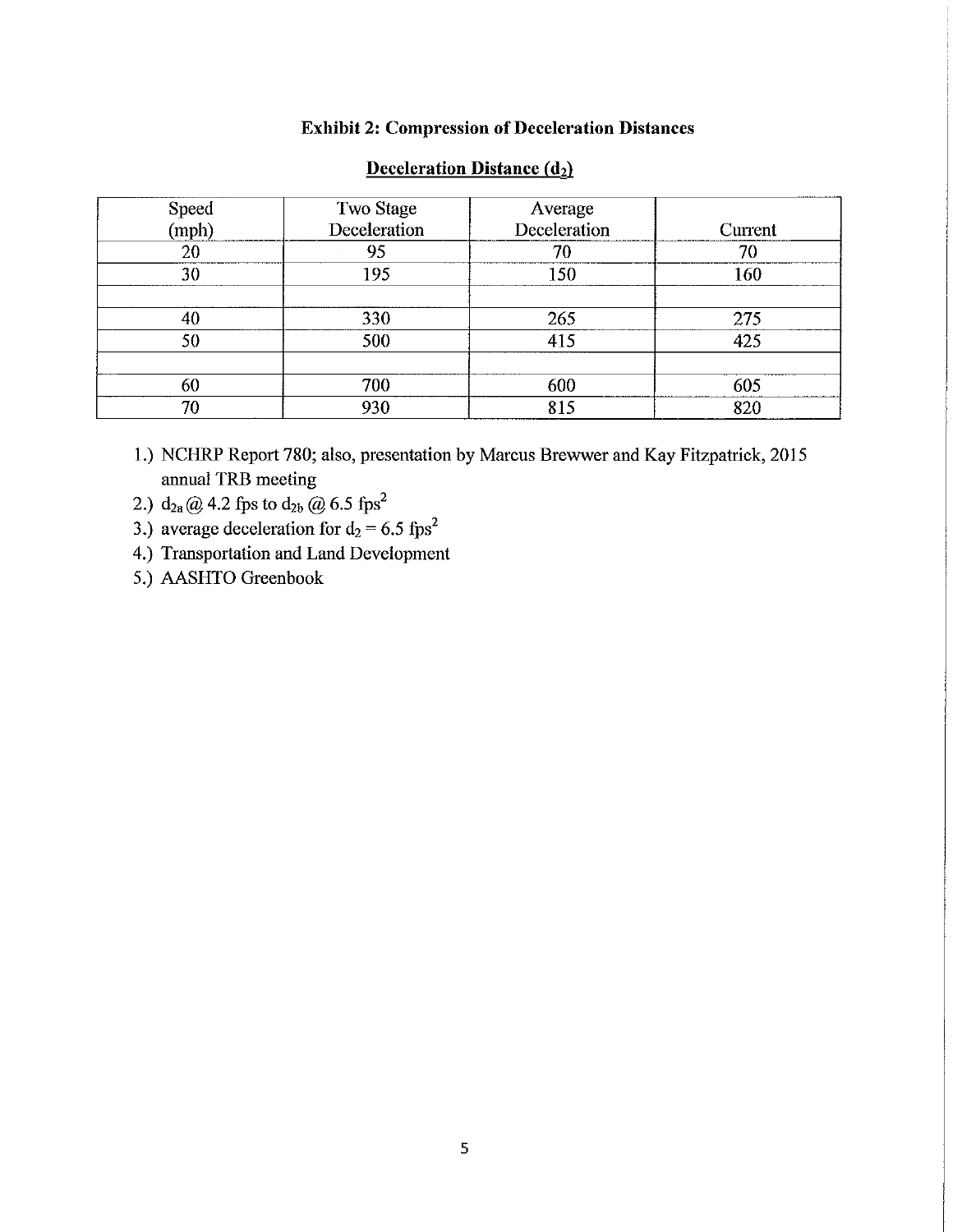| <b>Transportation and</b><br><b>Land Development</b> |             |          | <b>NCHRP Project 03-102</b><br>(NCHRP Report 780) |              |  |
|------------------------------------------------------|-------------|----------|---------------------------------------------------|--------------|--|
| Speed                                                |             |          | Two Stage                                         | Average      |  |
| (mph)                                                | Describable | Limiting | Deceleration                                      | Deceleration |  |
| 20                                                   | 70          | 70       | 95                                                | 70           |  |
| 25                                                   | 110         | 105      | 140                                               | 105          |  |
|                                                      |             |          |                                                   |              |  |
| 30                                                   | 160         | 145      | 195                                               | 150          |  |
| 35                                                   | 215         | 190      | 260                                               | 205          |  |
|                                                      |             |          |                                                   |              |  |
| 40                                                   | 275         | 245      | 330                                               | 265          |  |
| 45                                                   | 345         | 300      | 410                                               | 240          |  |
|                                                      |             |          |                                                   |              |  |
| 5                                                    | 425         | 365      | 500                                               | 415          |  |
| 55                                                   | 510         | 435      | 595                                               | 505          |  |
|                                                      |             |          |                                                   |              |  |
| 60                                                   | 605         | 510      | 700                                               | 600          |  |
| 65                                                   | 710         | 590      | 810                                               | 700          |  |
|                                                      |             |          |                                                   |              |  |
| 70                                                   | 820         | 680      | 930                                               | 815          |  |

## **Exhibit 3: Deceleration Distance,**  $d_2$ **, Feet**

- (1) Assumes turning vehicle has "cleared" the through lane and the following vehicle can pass without encroaching upon the adjacent through lane; this is assumed to be possible when the turning vehicle has moved laterally at least 9 ft.
- (2) 10 mph speed differential, 5.8 fps<sup>2</sup> deceleration while moving from the through lane into the turn lane (distance  $d_{2a}$ ); 6.7 fps<sup>2</sup> average deceleration after completing lateral shift into the turn lane (distance  $d_{2b}$ )
- (3) 10 mph speed differential; 5.8 fps<sup>2</sup> deceleration while moving from through lane into the tum lane; average deceleration after completing lateral shifts into the turn lane (distance  $d_{2b}$ ) (distance  $d_{2a}$ ) and 9.2 fps<sup>2</sup> deceleration
- (4) 4.2 fps<sup>2</sup> deceleration while moving laterally (distance  $d_{2a}$ ) and 6.5 fps<sup>2</sup> full deceleration after completing lateral movement into the turn lane (distance  $d_{2b}$ )

Exhibit 3 compares the deceleration/maneuver distances previously developed (Transportation and Land Development and other sources, such as the NHI course on Access Management, Location and Design developed by V.G. Stover and contained in the AASHTO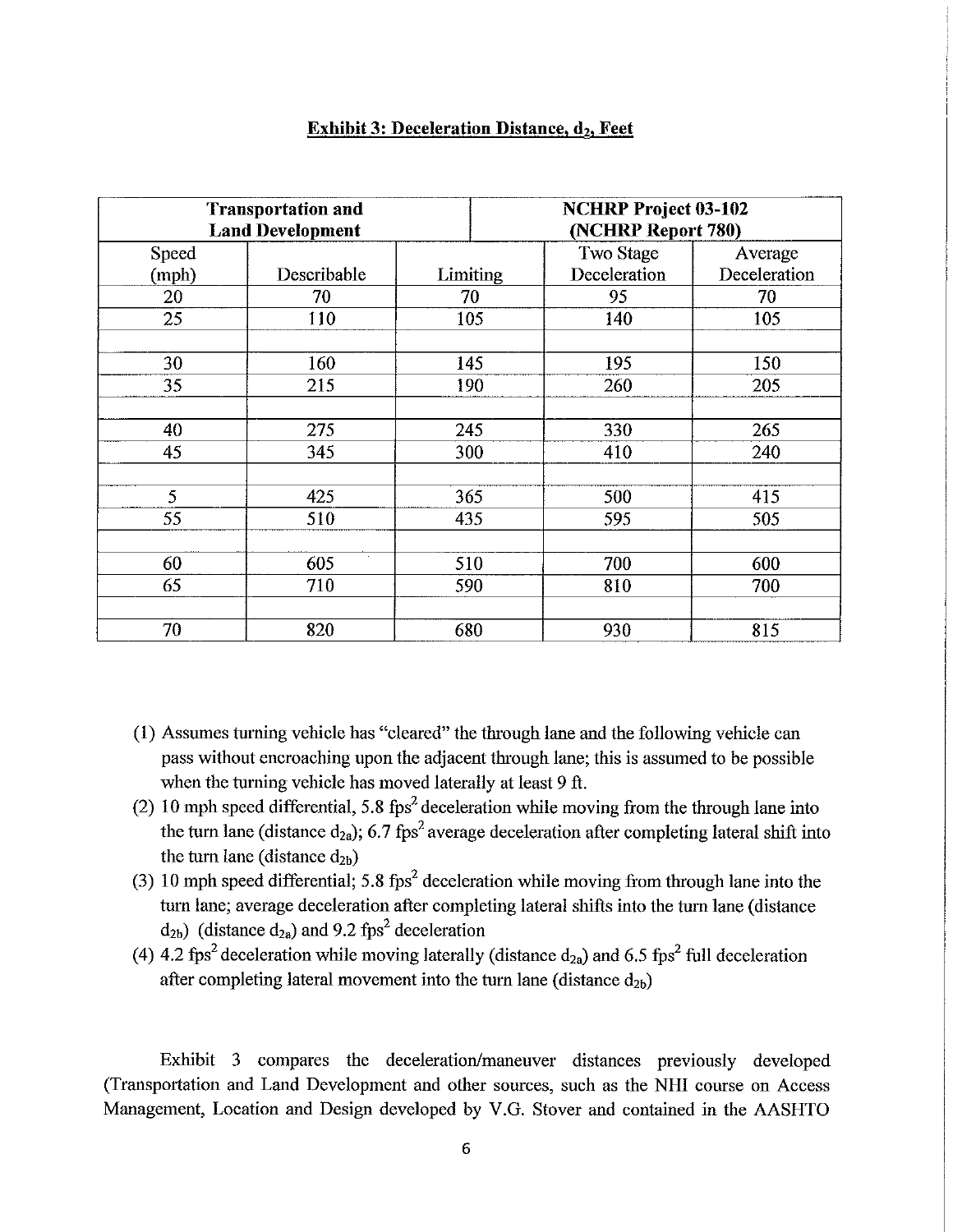Greenbook) with those developed in NCHRP Project 03-102 (NCHRP Repaid 780). The distances for  $d_2$  resulting from NSHRP Project 03-102 are based on extensive field data, whereas the distances previously developed were based on a deceleration rate used by drivers while steering straight-ahead, empelerical observation, and a deceleration rate for distance  $d_{2a}$  that was expected to result in a speed differential.

The "desirable" distances shown in Exhibit 3 were expected to accommodate most drivers (eg 85% of drivers were expected to brake to a stop in this distance or less). Fifty percent of drivers were expected to brake to a stop in a distance less than the "limiting" distance and 50% requiring a longer distance.

The "two-stage" distances to for  $d_2$  resulting from NCHRP Project 03-102 are based on a deceleration ratio of 4.2 fps<sup>2</sup> for distance  $d_{2a}$  and 6.5 fps<sup>2</sup> for distance  $d_{2b}$ . The resulting distance are surprisingly similar to those previously developed and adopted by several departments of transportation and local governments. Given the variations in the deceleration rates observed in NSHRP Project 03-102, the authors believe that the previously developed distances are still applicable. However, an agency that is considering adopting new or, revised standards should consider those developed in NCHRP Project 03-102.

Many agencies use distance for  $d_2$  that less than these given in Exhibit 2. A few assume that the 10 mph speed differential occurs at the beginning of the taper (eg before the driver of a turning vehicle begins the lateral movement from the through lane into the turn lane). The expected speed differential can be estimated by comparing the adopted distance for  $d_2$  with that in Exhibit 2. For example, a  $d_2$  distance of 275 feet on a 50 mph roadway can be expected to result in a 20 mph (A  $d_2$  distance of 275 ft will result in an expected 10 mph differential at 40 mph; given a 10 mph speed difference in speed roadway speed (50 mph) and the speed at which a  $d_2$  distance of 275 ft is expected to result is a 10 mph speed differential (40 mph) the expected speed differential 10 mph plus 10 mph).

# **TAPER**

Taper lengths were originally established using a taper ratio or a formula based on design speed and assumed rate of lateral movement from the through lane into the turn lane. The rate of lateral movement was commonly assumed to be about 3.0 to 4.0 feet per second—the lower rate for high speed rural conditions and the higher rate for urban conditions. (The authors are not aware of any research in support of this assumption.)

At 4 fps lateral movement a driver takes about 3 seconds to shift from the through lane into the turn lane at a speed of 30 mph while traveling about 133 ft resulting in a taper ratio of about 11:1 for a 12 ft turn lane. At 60 mph, a 12 ft lateral movement would be completed in about 4 seconds (a 3.0 fps lateral movement) while traveling 353 ft resulting a ratio of 29.4:1. It is to be expected that drivers will be decelerating while making the transition from the through lane into the turn lane. Therefore, the distance traveled will be less than for a constant speed.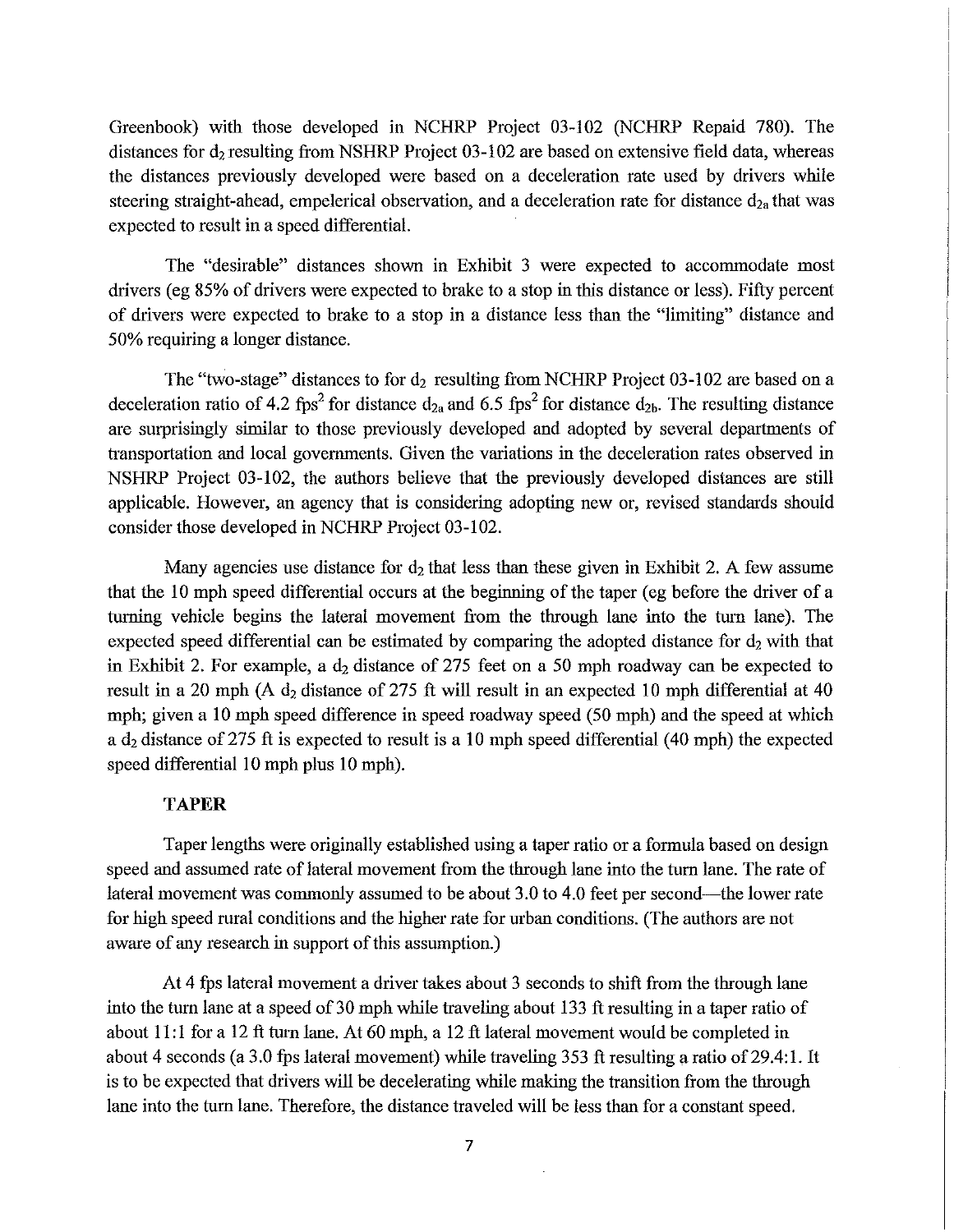Consequently the taper ratio could be less than the above values. Exhibit 4 shows typical taper ratios in many roadway design manuals.

# **Exhibit 4: Typical Taper Ratios**

| Speed(mph)  | 30    | ر. ر | 40   | -4.    | 50     |        | 60   |  |
|-------------|-------|------|------|--------|--------|--------|------|--|
| Taper Ratio | 8:1:1 | 10.1 | 12:1 | 13:5:1 | 15:1:1 | 18:5:1 | 25:1 |  |

Source: Colorado

Some agencies have adopted a limited number of taper ratios. For example, the state of Maine uses the taper ratios given in Exhibit 5 where the through movement continues straight ahead and the turning vehicles move laterally into a turn lane as shown in Exhibit 4.

# **Exhibit 5: Example of a Limited Number of Taper Ratios**

| Design Speed |                             | Taper Length<br>(12 ft Lane) |
|--------------|-----------------------------|------------------------------|
| (mph)        | <b>Taper Ratio</b><br>----- |                              |
|              |                             |                              |
| ----------   |                             | 20                           |
| . በ--        |                             |                              |

Source: Maine

The taper ratios are commonly based on design speed (posted speed in a few cases). The problem with this practice is that peak period speeds in urbanized areas are much lower than the design speed or the posted speed. Thus, the long taper based on design, or the posted speed, restricts the lateral movement of the turning vehicle.

Many agencies use formula based on speed (design speed or posted speed) and turn lane width to determine taper length. The following is an example:

 $L = WS$ , speed 45 mph or higher

 $L = WS^2/60$ , speed less than 45 mph

Where:  $W = \text{turn}$  lane width in feet

 $S = 85<sup>th</sup>$  percentile speed, design speed, or posted speed depending upon the agency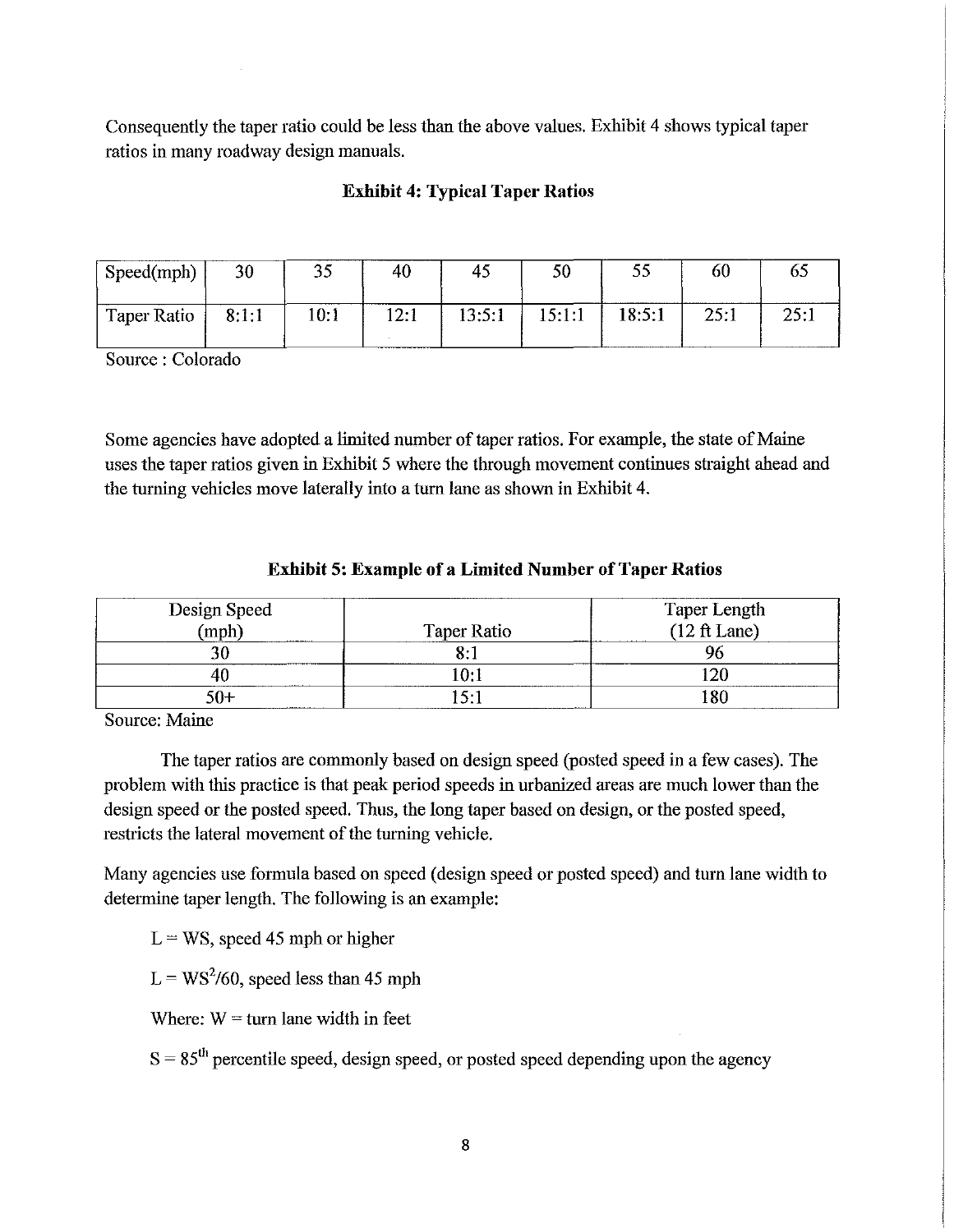Such formula commonly results in excessively long taper lengths even when the peak period speed is used. For example, the above formula results in a 360 ft taper for a 12 ft wide lane and a speed of 30 mph. A 50ft or 60ft taper length would be much more appropriate for a turn lane taper in an urbanized area. As discussed later under "Other Considerations", long tapers may confuse drivers where hill-climbing lanes are used and where turn lanes are located on a horizontal curve.

At slow speeds a long taper restricts lateral movement into the turn lane as illustrated in Exhibit 6. Hence, tapers based on design speed (or posted speed) result in high speed differential during peak periods when operating speeds are much lower than the design speed or posted speed.

This in tum results in a high potential for collisions between the turning vehicle and following through vehicles or, more likely, between vehicles in the platoon some distance upstream from the tuming vehicle. Where a long taper already exists, the turn lane should be redraft a short taper should be constructed with the beginning of the taper and the same location as the existing taper (assuming that the turn lane does not need to be extended) and, thus, increasing the length of the full with section of the turn lane. During peak periods (high speed) drivers will transition from the through lane into the turn lane over a relatively long distance as illustrated in Exhibit 7a. During peak periods when speeds are slow (and volumes are higher) drivers will make the lateral movement over a much shorter distance as illustrated in Exhibit 7b.

It is becoming increasingly common to use a "standard" taper length (some agencies use a single taper length for all application while others use two or three lengths based on speed). Where speed is a parameter, peak period speed should be used. Exhibit 8 shows examples of standard short taper lengths used by various agencies. When taper length is a function of speed, the speed should be the lowest expected speed of traffic during peak hours. In urbanized areas this will be about 30 mph where traffic signal spacing and timing provide excellent traffic progression. In other situations, such as rural areas, the posted speed or the anticipated  $85<sup>th</sup>$ percentile operating speed, not design speed, should be used.

The authors suggest that a short taper be adopted for urban and suburban application-50 ft for a single tum lane and 75 or 100 ft for a dual tum lane.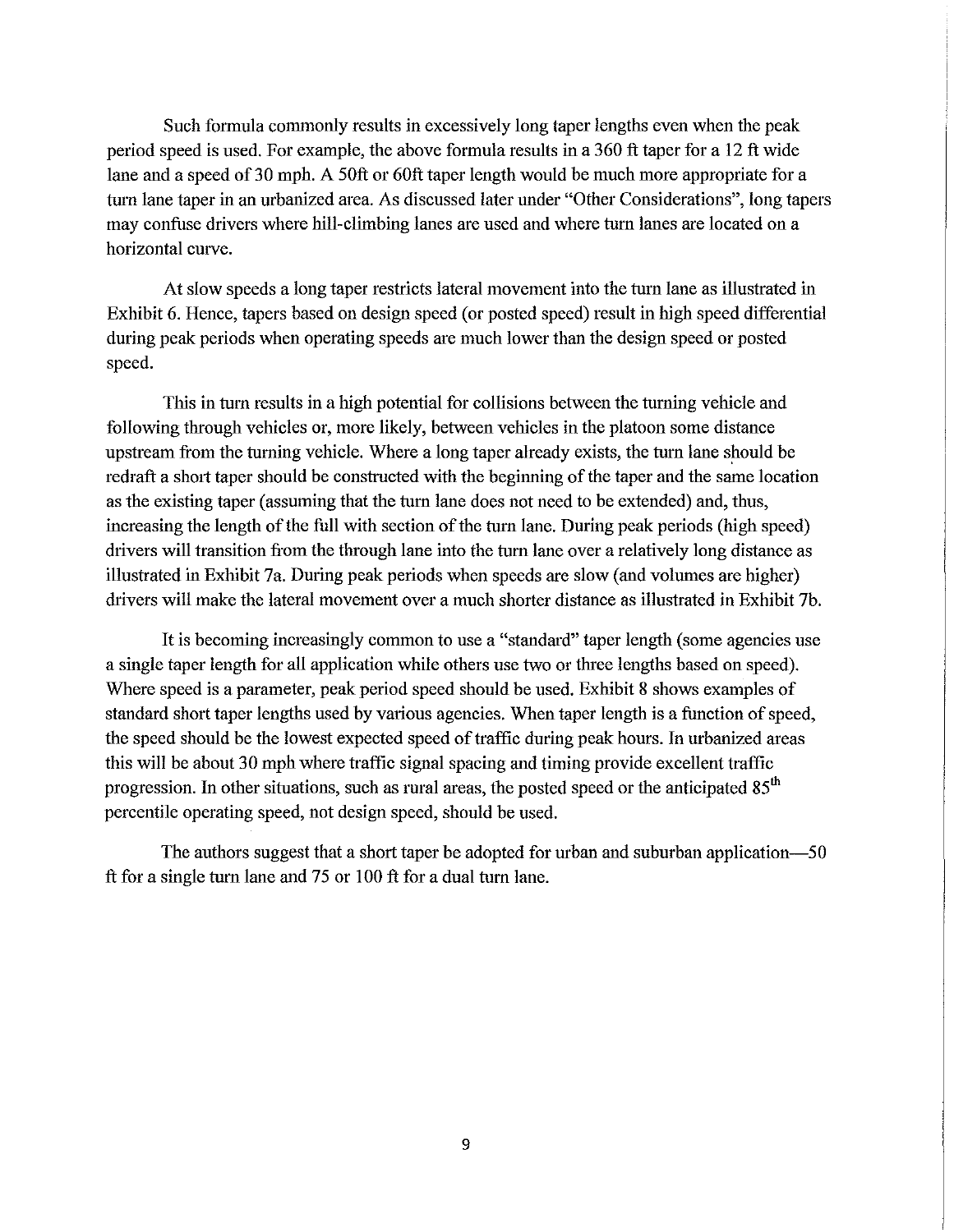

 $\bullet$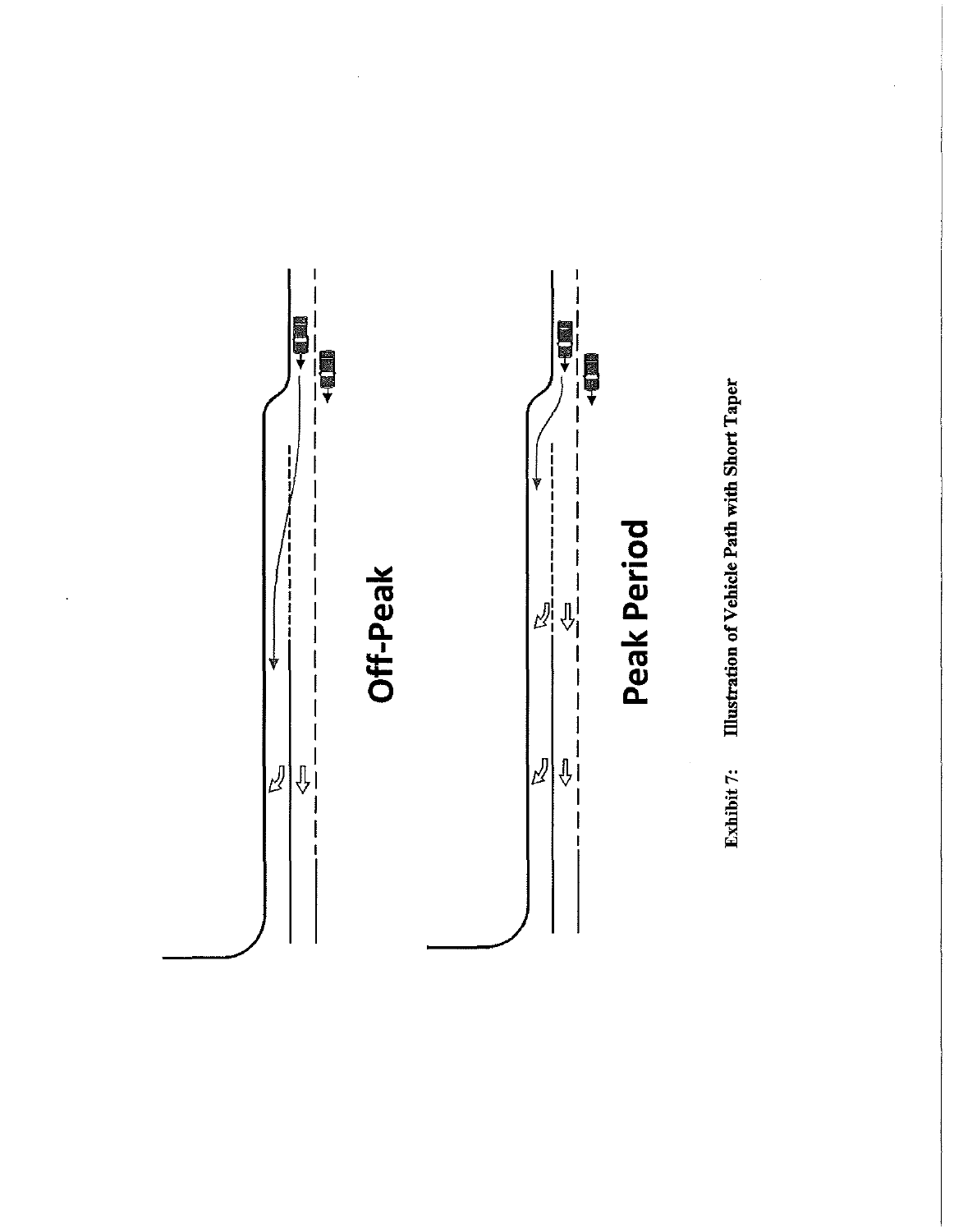

Exhibit 6: Schematic Illustration of the Effect of a Long Taper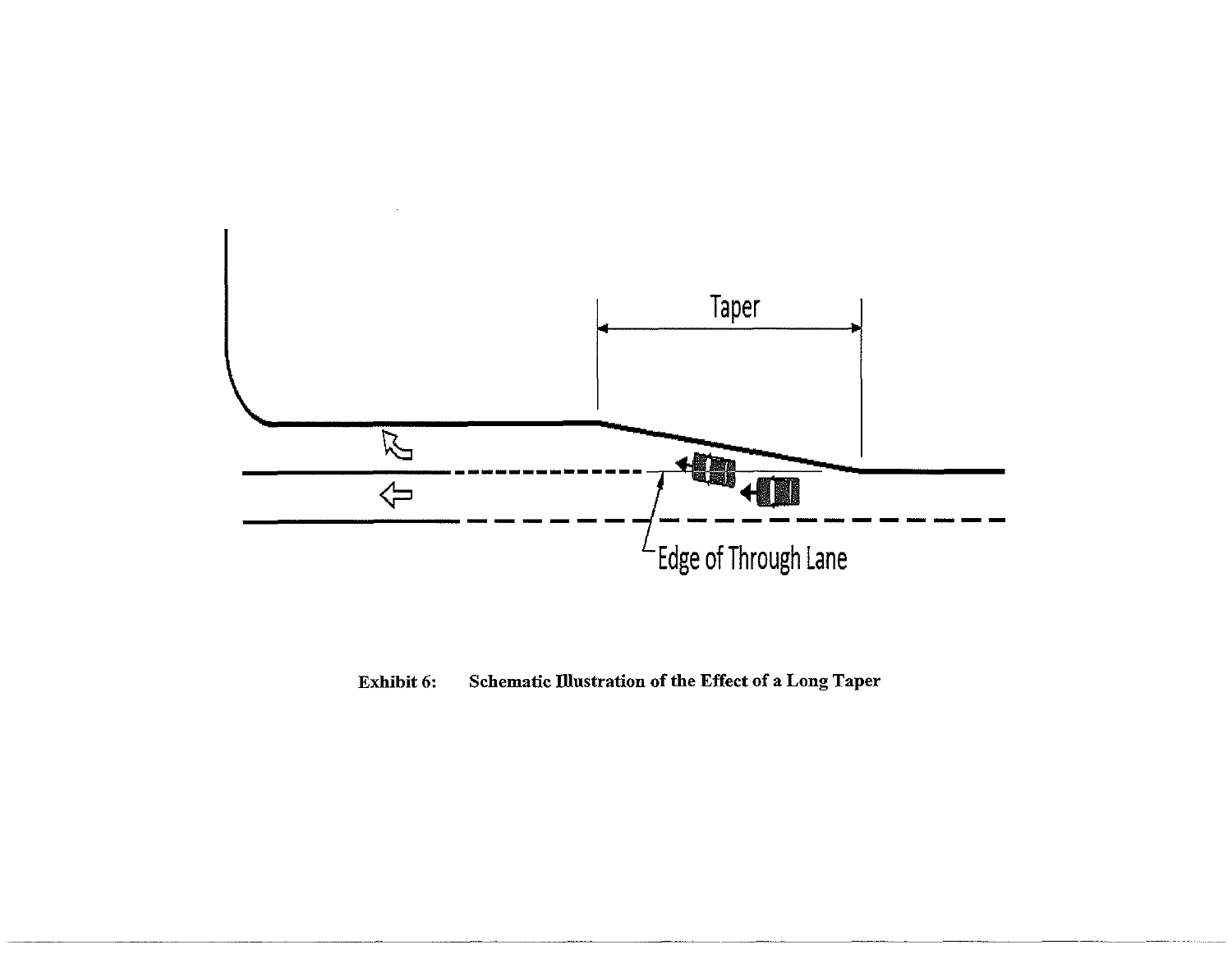| <b>State</b> | Condition                       | Taper Length      |
|--------------|---------------------------------|-------------------|
|              | Speed <40mph                    | $60$ ft           |
| Arizona      | $40-50$ mph                     | 90ft              |
|              | $>50$ mph                       | 140ft             |
|              | Urban, show speed               | 60ft              |
| California   | Urban, other                    | 90ft              |
|              | Rural high speed                | 120ft             |
| Florida      | Single turn lane, right or left | 50 <sup>ft</sup>  |
|              | Dual turn lane, right or left   | 100ft             |
| Georgia      | Speed $\leq$ 40 mph             | 50 <sub>ft</sub>  |
|              | Speed $\geq$ 45mph              | 100 <sub>ft</sub> |
| Kentucky     | $Speed < 40$ mph                | <b>50ft</b>       |
|              | $Speed \geq 45mph$              | 100 <sub>f</sub>  |
| South Dakota | Minimum                         | 50 <sub>ft</sub>  |
|              | Maximum                         | 100ft             |
|              | Single lane, right or left:     |                   |
|              | Speed $\leq$ 40mph              | 50 <sup>ft</sup>  |
| Texas        | Speed $\geq$ 45mph              | 100ft             |
|              | Dual lane, right or left:       |                   |
|              | Speed $\leq$ 40mph              | 100ft             |
|              | Speed $\geq$ 45mph              | 150ft             |
|              | $Speed < 40$ mph                | $60$ ft           |
| Washington   | Speed 40-50mph                  | 90ft              |
|              | $Speed > 50$ mph                | 140ft             |
| Ohio         | Single turn lane, right or left | 50ft              |

## **Exhibit 8 Examples of "Standard" Taper Lengths**

### **TERNITNALTREATMENT**

The elements  $(d_1, d_2, d_3)$  of a turn lane are the same for a right-turn lane as for a left-turn lane. The essential difference is the treatment of the terminus of the turn lane. For a left-turn lane, a positive offset of opposing left-turn lanes is desirable (or at least avoid a negative offset). For a right-turn lane, the issues are to: "enable drivers of right-turning vehicles to observe vehicles approaching from their left (assuming right-hand traffic) so as to safely complete the turn into the traffic accommodate pedestrians."

The authors suggest that a channelizing island be used in the following applications only: 1) A channelizing island is needed to provide pedestrian refuge so as to facilitate crossing the right-tnming traffic, take refuge in the island, and then crossing the through traffic lanes, 2) when an island is needed to locate a traffic control device (traffic signal); or 3) it is necessary to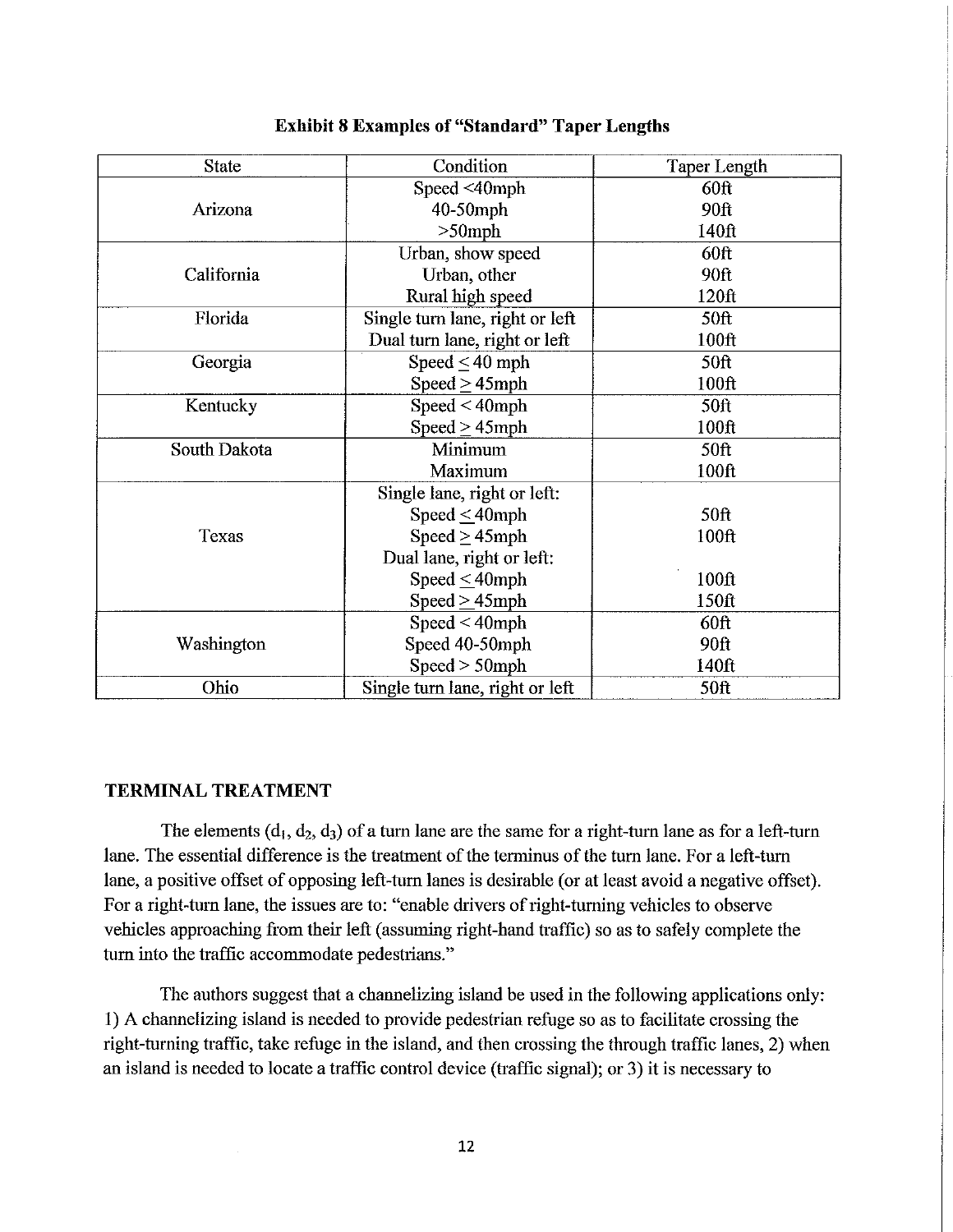operate the through traffic and right-turning traffic under separate traffic control (ie signal control for the through and left-turning traffic and yield control for the right-turns).

In other situations (most cases) it is suggested that is simple radius (atos) or a tinee-centered radius (tracks, buses) be used.

The traditional equilateral triangular island is illustrated in Exhibit 9, this design requires a driver to make a change in sight line of at least 140 degrees in order to observe traffic approaching from the left. This presents a problem for older drivers as they have difficulty with an angle move them 90 degrees to, perhaps 100 degrees. Beyond that, they must rotate the upper body to achieve a greater angler change in Exhibit 10 is suggested. This exhibit shows a maximum angle of 100 degrees (90-95 degrees is preferred) while the angle shown the literature is typically 112 degrees.

It is suggested that the equilateral channelizing island (Exhibit 9) be limited to applications where a traffic lane, or a long acceleration lane, is added downstream of the channelizing island.

Older drivers have difficulty in rotating there head more than about 90 degrees  $-$  a larger angle requires the individual to rotate the entire upper body. A preferred design is illustrated in Exhibit 10. Where high through traffic and right-turn volumes are encounter (and the pedestrian crossing distance is long) it may be desirable to enable pedestrians to cross the right -tum traffic, take refuge in an island, and then cross the through traffic lanes. A potential problems exists when a pedestrian is not present and the driver travels forward over the pedestrian crossing, resulting in an angle of more than 100 degrees.

# **OTHER CONSIDERATIONS**

The following are other considerations that should be given to the design of right-tum lanes (as well as left-tum lanes).

#### **Access Connection on a Crest Vertical Curve**

When an access connection is located beyond the crest of a vertical curve, the turn lane should be visible to the driver for at least two seconds (TxDOT, 2014, pg. 3-17). This may require a turn lane that is longer than the deceleration distance  $(d_2)$  phs queue storage  $(d_3)$ .

#### **Turn Lane on a Horizontal Curve**

A long taper length on a horizontal curve tends to misdirect drivers into the tum lane (right-tum lanes on a horizontal curve to the right and left-tum lanes on horizontal curves to the left). The following two practices will mitigate this problem: 1.) use a short taper (50ft) and 2.) use short, wide (18 inch strip and 24 inch gap) paint lines between the auxiliary lane and the through lane.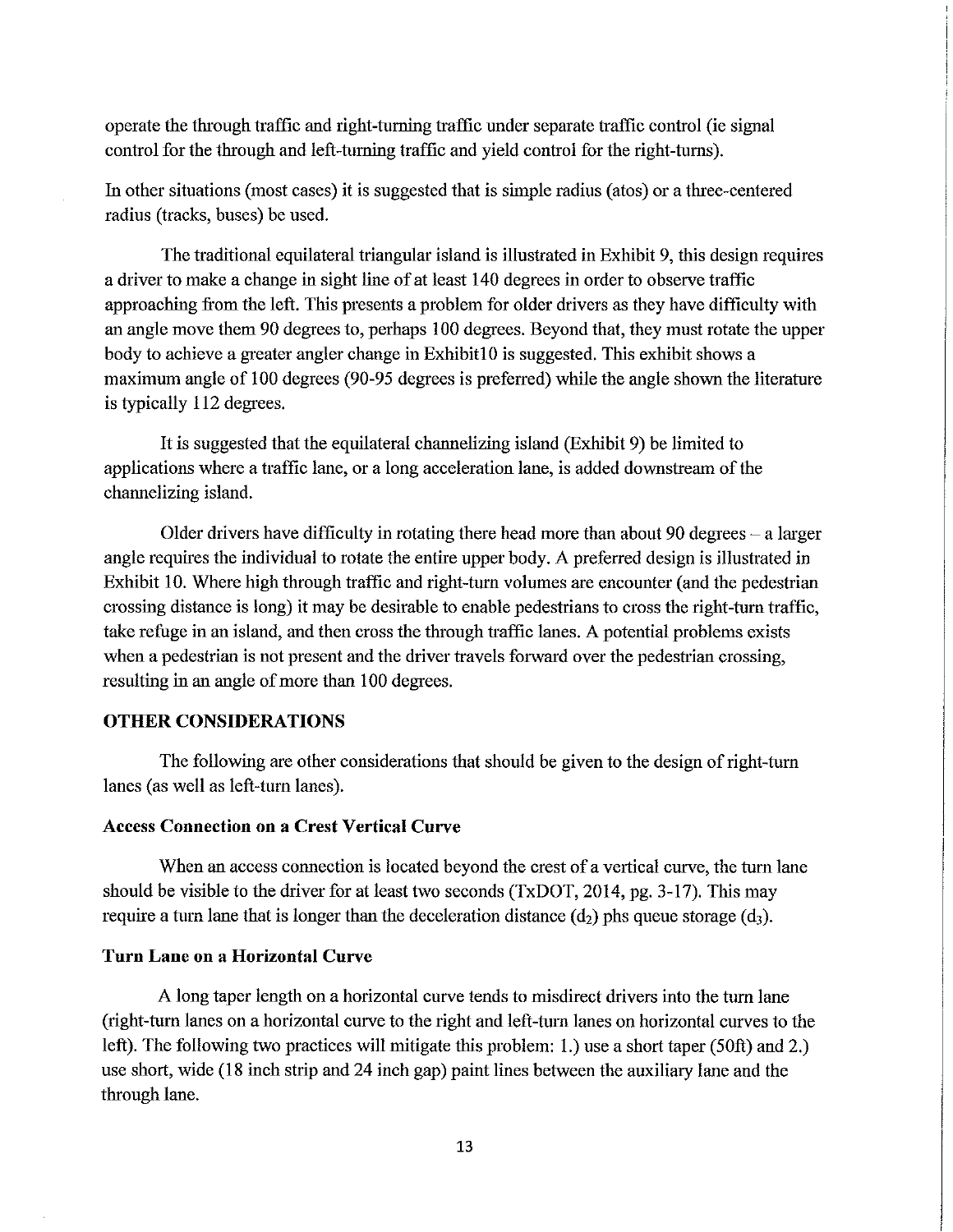

**Exhibit 9: Illustration of Traditional Island**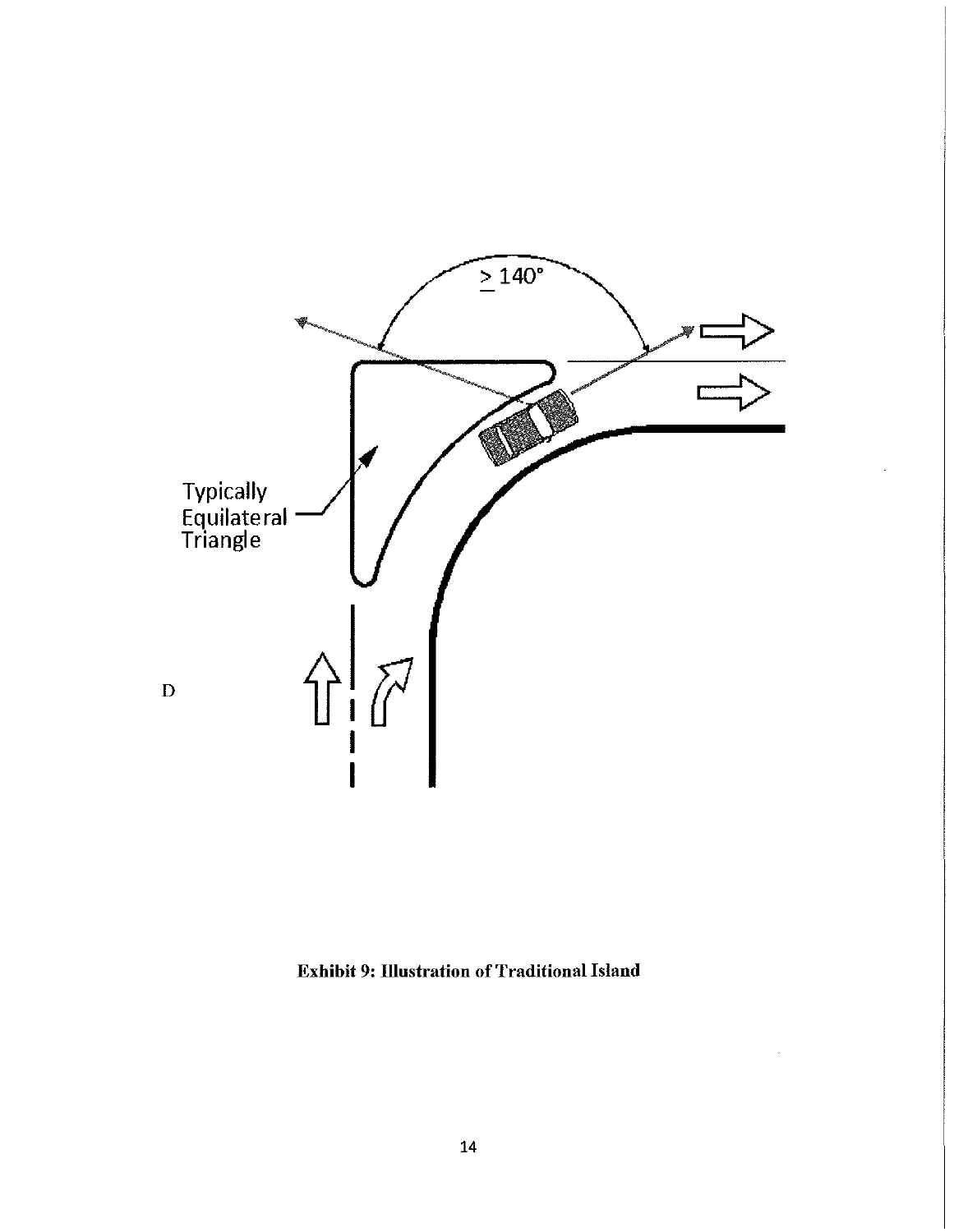

Exhibit 10: Illustration of Preferred Shape of Channelizing Island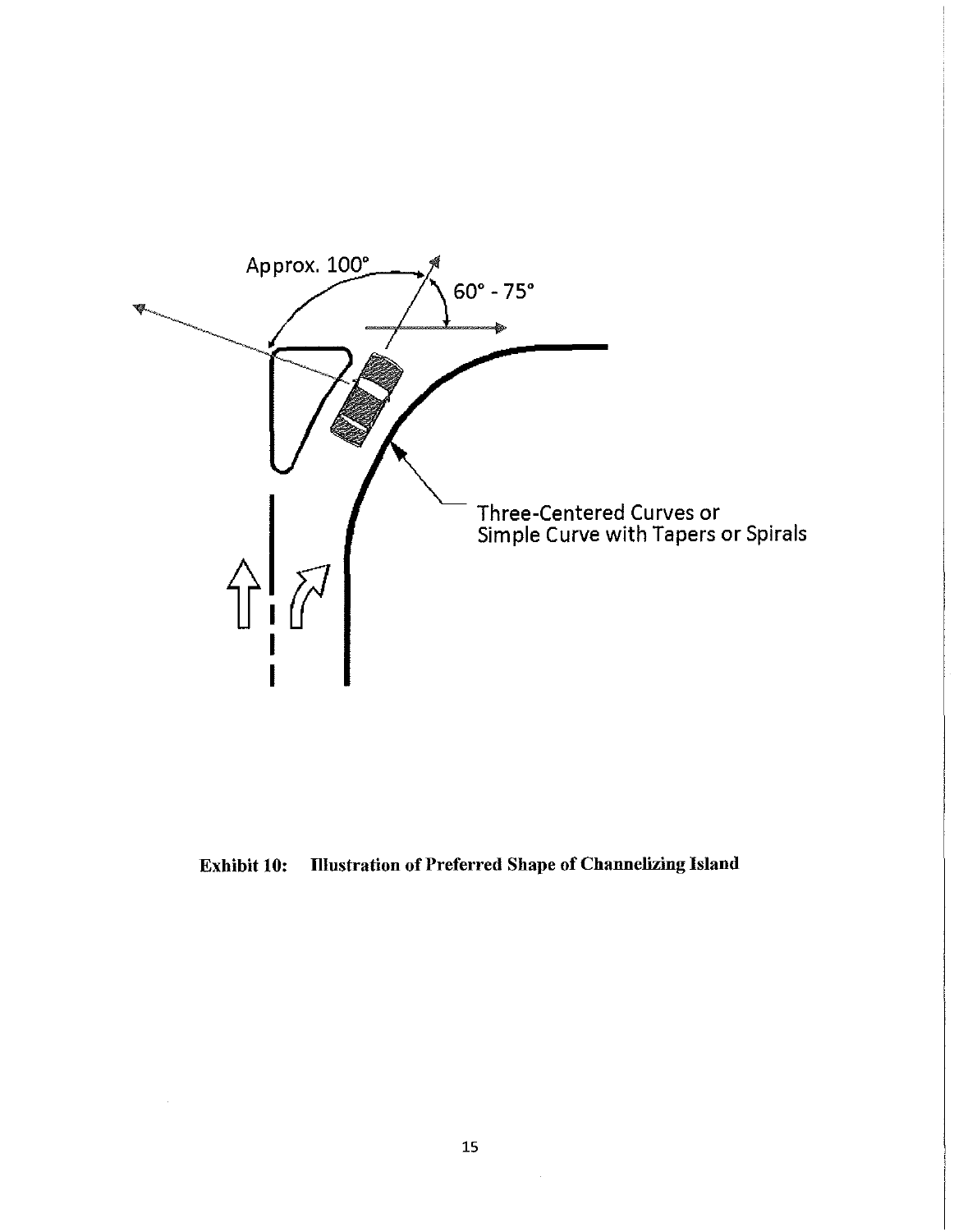# Distinction Between Right-Turn Lane and a Hill-Climbing Lane

A long taper on a right -turn lane can confuse drivers in areas where hill-climbing lanes are used. Some drivers of slower moving vehicles followed closely by other traffic have been observed to mistake a right-turn lane with a long taper as a hill-climbing lane. And realizing then, making a abrupt re-entry into the through lane. Use of a very short taper and distinctive striping between the through lane and the turn lane will mitigate this problem. Also, posting a "Must Turn Right" (a sign common practice of the Minnesota DOT) as another mitigation measure.

## Queue in Though Lane

In urbanized areas, signal timing and traffic volumes sometimes result in long queues in the through traffic lanes. In such situation the turn lane needs to be longer than the longer queue in the adjective through lane. This allows drivers of turning vehicles arriving at the end of a long queue in the through lane to enter the turn lane. Gaps in the advancing through lane traffic resulting from turning vehicles moving from the through lane into the turn lane are thereby avoided and intersection capacity is interested.

## Acceptable Speed Differential Greater Than lOmph

Speed differential greater than 10mph may be acceptable under the following:

- 1.) A high speed, low volume major roadway
- 2.) A minor arterial or collection
- 3.) Low to moderate volume driveway
- 4.) Geographical or cultural constraints restrict the turn lane length

# Short Turn Lane

On occasions it is impractical or impossible to provide a turn of the desired length. While a "short" turn lane will result in a speed differential greater than that desired, "a short turn lane is better than no turn lane. Exhibit 11 provides examples of the expected speed differential based on the 6.5 fps<sup>2</sup> average deceleration rate from NCHRP Project 03-102."

Where the turn lane length is sufficient to store the longest expected queue, the following action should be considered for right-turns: Limit the maximum permitted driveway volume as condition of the connection permit. For left-turns: 1.) limit the maximum driveway volumes as a condition of the permit, 2.) limit the access connection to right-in/right-out only by means of a non transversable median or divide. Where a short turn is used, the full width length should always be more than the fonner length. For example, if the standard taper length is 1000ft, the total turn lane length is only 200 ft, a 50 ft taper and a 150 ft full width is suggested.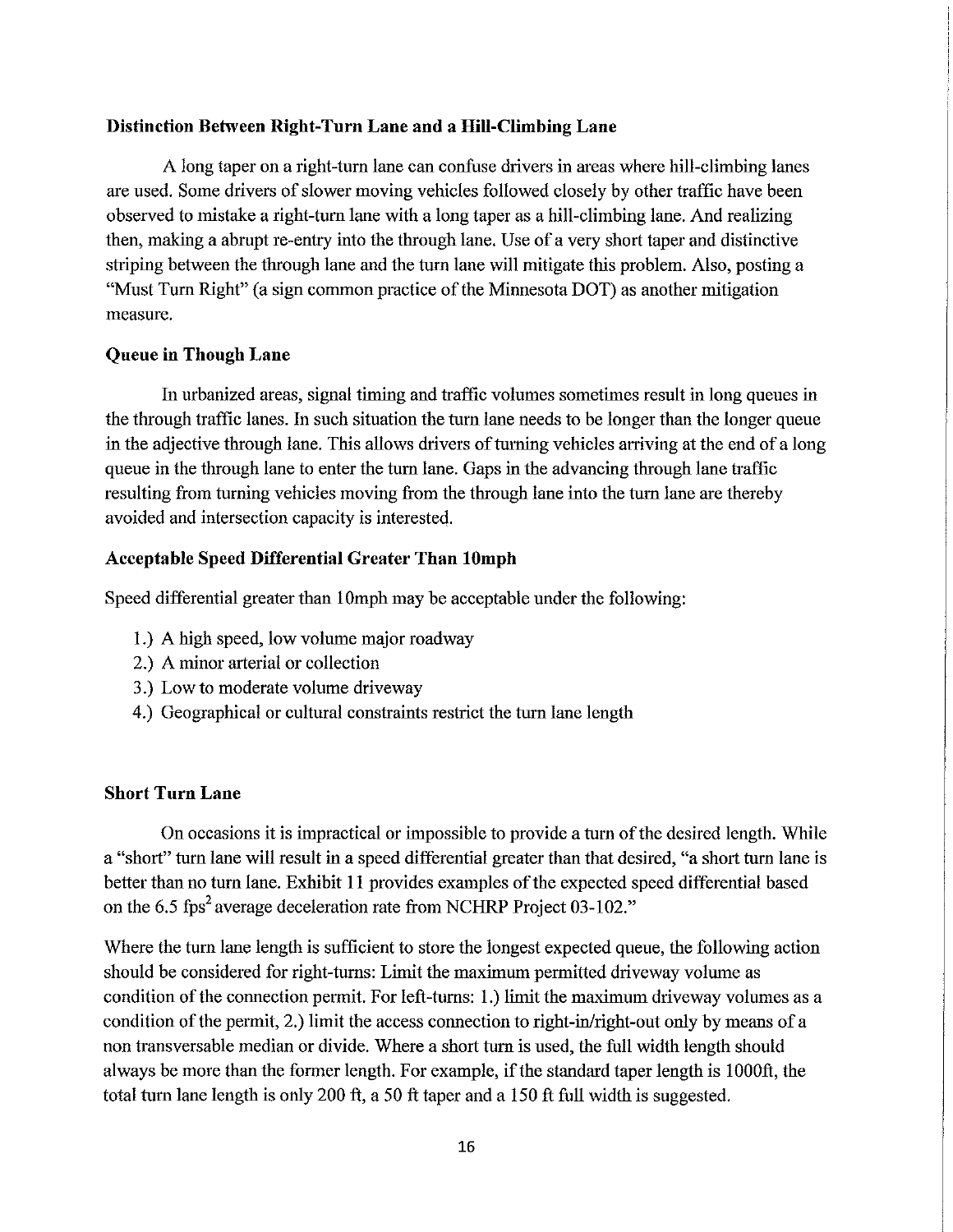# Retrofit of a Roadway

When adding tum lanes to existing access connections, it may not be practical to provide a tum lane of sufficient length to limit the speed differential to the desired level. In these situations a short tum lane may be considered. Experience indicates that a tum lane length of 250 ft to 350 ft might be used, especially in lower volume roadways (ADT<24,000). Although a high speed differential will result, the frequency of a conflict between a tuming vehicle and a following vehicle is low.

# Deceleration to a Stop -v- Right-Turn Without Stopping

Some agency regulations include turn lane lengths based on the right-turning vehicle coming to a stop as well as making the right-tum without stopping (ie executing the tum at lO, 15,20, and even 25 or 30 mph). it should be recognized that some vehicles will need to brake to a stop even where a right-tum-on-red is permitted or a lane is added downstream from an intersection. Thus, all right -tum lane deceleration lane lengths should be designed for the stop condition and should have some queue storage (however, the queue storage length will be less where a right-tum-on-red is permitted than where it is prohibited).

# Confusion with a Hill-Climbing Lane

Experience has found that where a long taper (using a taper ratio based on design speed) is used and hill-climbing lanes are also used, drivers confuse the right-tum lane with a hillclimbing lane-a driver shifts to the right, realizes he/she is in a right-tum lane and then makes an abrupt re-entry into the through lane. Adoption of a short taper as the standard (no larger than 75 or lOO ft) even on high speed roadways eliminates this problem.

Where a long taper already exists, the shorter taper should begin at the same point as the existing taper and the length of the full width portion of the right-turn lane increased.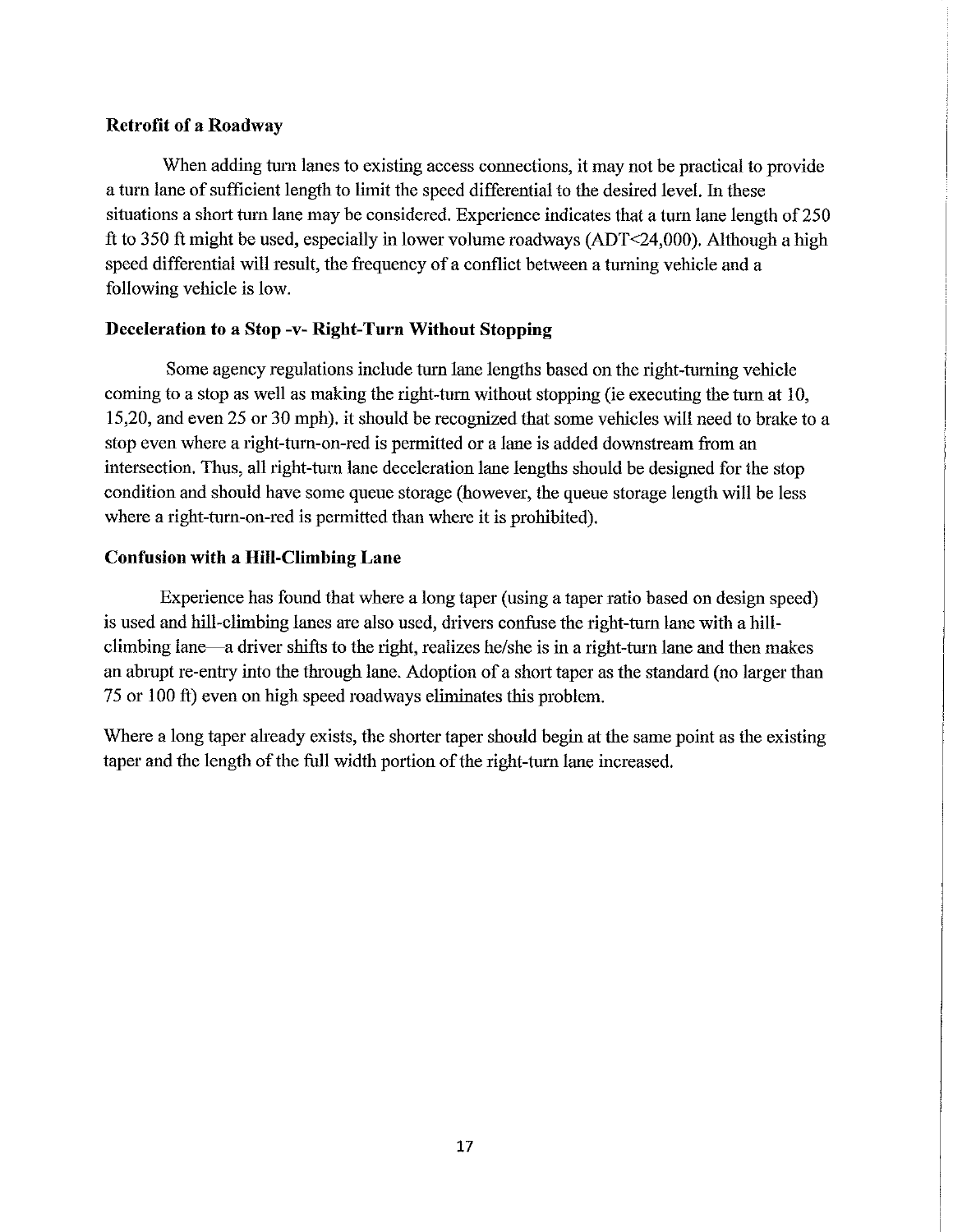| Speed<br>(mph) |       | $\sim$<br>Deceleration Length (distance $d_2$ ) |          |                  |  |  |
|----------------|-------|-------------------------------------------------|----------|------------------|--|--|
|                | 150ft | 200 <sup>ft</sup>                               | 300ft    | 400ft            |  |  |
| 30             | 0     | $\bf{0}$                                        | 0        | 0                |  |  |
|                |       |                                                 |          |                  |  |  |
| 40             | 26    | 20                                              | $\theta$ | $\boldsymbol{0}$ |  |  |
|                |       |                                                 |          |                  |  |  |
| 50             | 40    | 36                                              | 26       | 10               |  |  |
|                |       |                                                 |          |                  |  |  |
| 60             | 52    | 50                                              | 42       | 35               |  |  |
|                |       |                                                 |          |                  |  |  |
| 70             | 63    | 61                                              | 56       | 50               |  |  |

**Exhibit 11: Expected Speed Differentiall (mph) With a "Short" Turn Lane** 

Based on 6.5 fps<sup>2</sup> average deceleration for NCHRP Project 03-102 (NCHRP Report 780)

Note: The speed differential is not hypersensitive to the deceleration rate. For example, for a 150 ft deceleration length, an average deceleration rate results on a speed differential of 44 mph at 50 mph compared to 40 mph for 150 ft length and 50 mph speed shown in the table.

 $\sim$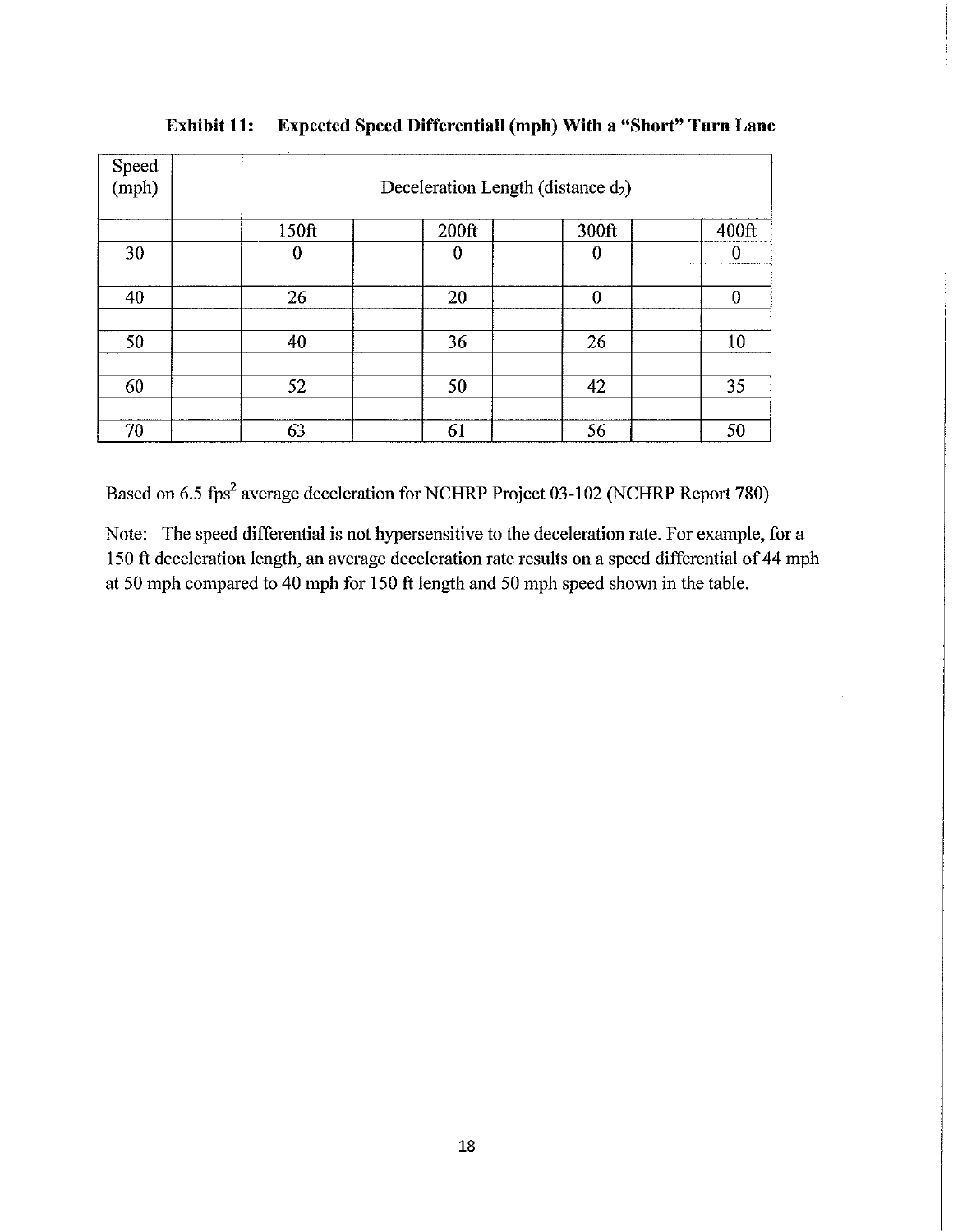# **REFERENCES**

Karen K. Dixon and Lacy S. Brown assess how drivers of through vehicles research driveway activity.

Kay Fitzpatrick, Marcus Brewer, Paul Dorothy and Fun Sug Park, Design Guideline for Intersection Auxilary Lanes, NCHRP Report 780, Transportation Research Board, 2014

WSDOT Design Manual M22-01.10, Chapter 1310: Intersecters, Washington Department Transportation, July 2013

State Highway Access Code, State of Colorado, Volume 2, Code of Colorado Regulations 601-1, March 2002

Colorado Design Guide, Chapter 9: Intersections, Colorado Department of Transportation

Roadway Design Manual, Chapter 3: Texas Department of Transportation, Revised October 2014

A Policy on the Geometries Design of Highways and Streets, American Association of Highway and Transportation Officials, 2004, 2011

Regulations for Driveway and Encroachment Control, Chapter 4, Design Criteria, Georgia Department of Transportation

Highway Design Manual, Chapter 8, Intersections of Grade, Maine Depmiment of Transportation

Howard Preston, Design of Turn Lane Guidelines, CJS Transportation Research Conference, Minnesota Department of Transportation, July 2012

Roadway Design, Manual, Chapter 12, Intersections, South Dakota Department of Transportation

Lora Yekhshatyan and Thomas Schnell, Turn Lane Lengths for various Speed Roads and Evaluations of Determining Criteria, Operation Performance Laboratory, Center for Computer Aided Design, University of Iowa, Re MN/Re 2008-14, May 2008

Alan Kirk, Kentucky Transportation Center

WSDOT Design Manual M22-01.10 Chapter 1310, Intersections pages 1310-28/29, Washington State Department Transportation, July 2013

Karen K. Dixon and Lacy S. Brown, Assessing How Drivers of Through Vehicles React to Driveway Activity